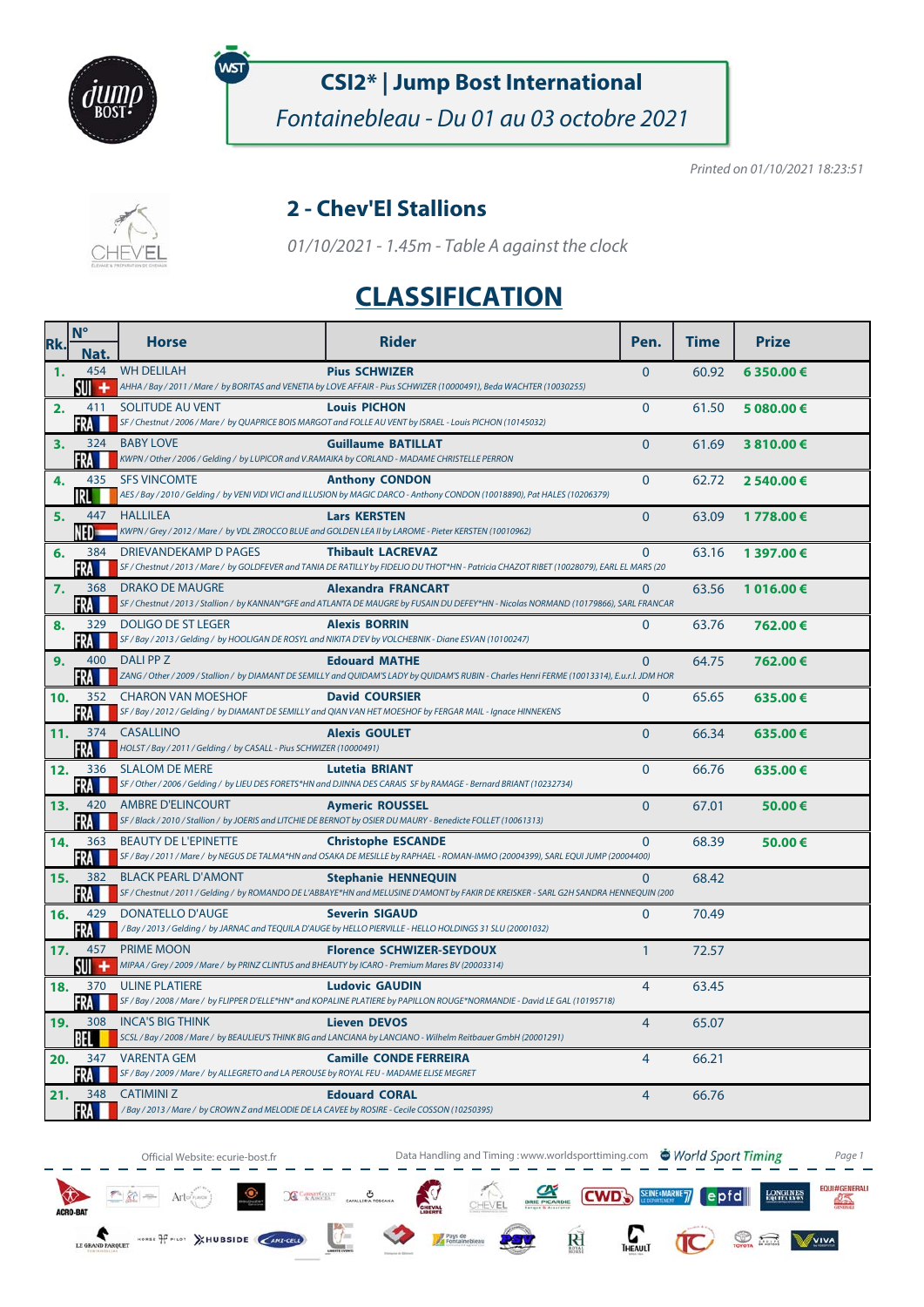

พร

# **CSI2\* | Jump Bost International**

Fontainebleau - Du 01 au 03 octobre 2021

Printed on 01/10/2021 18:23:51



#### **2 - Chev'El Stallions**

01/10/2021 - 1.45m - Table A against the clock

## **CLASSIFICATION**

| Rk. | $N^{\circ}$<br>Nat.  | <b>Horse</b>                                                                                                                       | <b>Rider</b>                                                                                                                                                      | Pen.           | <b>Time</b> | <b>Prize</b> |
|-----|----------------------|------------------------------------------------------------------------------------------------------------------------------------|-------------------------------------------------------------------------------------------------------------------------------------------------------------------|----------------|-------------|--------------|
| 22. | 389<br>FRA           | TEL ELU DE ST SIMEON<br>SF / Chestnut / 2007 / Gelding / by KANNAN and ELUE DE ST SIMEON by ELF III - SARL CALIVAL (20002637)      | <b>Alexandre LERICHE</b>                                                                                                                                          | $\overline{4}$ | 66.90       |              |
| 23. | 351<br><b>FRA</b>    | <b>ROMANY</b>                                                                                                                      | <b>Baptiste COUPERIE</b><br>AES / Bay / 2009 / Gelding / by DIAMANT DE SEMILLY and GYPSY DE BACON by VLAN DE VERGOIGNAN X - MICHAEL BATES                         | $\overline{4}$ | 67.13       |              |
| 24. | 425<br>FRA           | <b>CALVA DU CHATELLIER</b>                                                                                                         | <b>Lolita SACLIER</b><br>SF / Bay / 2012 / Gelding / by QUARTZ DU CHANU and ONLY YOU DE LA CHERIE by C INDOCTRO II - Beatrice SACLIER (10181179)                  | $\overline{4}$ | 67.64       |              |
| 25. | 321<br><b>ESP ES</b> | VACKANDA DE LOJOU                                                                                                                  | <b>David GONZALEZ HERRERA</b><br>SF / Bay / 2009 / Mare / by APACHE D'ADRIERS and NOLWIN DE LOJOU by DIAMANT DE SEMILLY - M. François LEVY                        | $\overline{4}$ | 69.12       |              |
| 26. | 318<br><b>ESPER</b>  | MISSOURI VAN'T RUYTERSHOF                                                                                                          | <b>Pilar Lucrecia CORDON</b><br>BWP / Bay / 2012 / Stallion / by BAMAKO DE MUZE and INATHINA VAN'T RUYTERSHOF by FOR PLEASURE - Philyra Equus S.A (20002467)      | $\overline{4}$ | 69.13       |              |
| 27. | 439<br>MAR           | <b>ISTANBULL V.H OOIEVAARSHOF</b>                                                                                                  | <b>Abdelkebir OUADDAR</b><br>BWP / Bay / 2008 / Male / by CASALL and UTOPICA VAN HET OOIEVAARSHOF by CALIDO I - SM LE ROI MOHAMMED VI                             | $\overline{4}$ | 69.38       |              |
| 28. | 427<br>FRA           | <b>VIF DE LA FONTAINE</b>                                                                                                          | <b>Bruno SELVA</b><br>SF / Chestnut / 2009 / Gelding / by DOLLAR DU MURIER and HOTESSE FONTAINE by APACHE D'ADRIERS - Monsieur SERGE SELVA                        | $\overline{4}$ | 69.61       |              |
| 29. | <b>FRAME</b>         | 424 ULTRA BLUE DE JAURAND                                                                                                          | <b>Lalie SACLIER</b><br>SF / Bay / 2008 / Gelding / by MR. BLUE and JESABELLE CAUDARD by SOUVIENS TOI III - EARL ELEVAGE DES LILAS (20003664)                     | $\overline{4}$ | 70.70       |              |
| 30. | 366<br>FRA           | <b>BEAUGOSSE DES VAUX</b>                                                                                                          | <b>Camille FAVROT</b><br>SF / Bay / 2011 / Gelding / by DIAMANT DE SEMILLY and DEESSE DES VAUX by SUPER DE BOURRIERE - SARL CAP HORSE (20016844)                  | $\overline{4}$ | 70.75       |              |
| 31. | 343<br>FRA           | <b>AIMANT ETINCELANT</b>                                                                                                           | <b>Nicolas CIZERON</b><br>SF / Bay / 2010 / Gelding / by DIAMANT DE SEMILLY and ETINCELLE DE MOENS by PAPILLON ROUGE*NORMANDIE - Dariane PICTET (10192052)        | $\overline{4}$ | 71.40       |              |
| 32. | FRA M                | 404 JAYLO VAN'T OOSTEINDEKEN<br>BWP / Bay / 2009 / Mare / by FANTAST and EMPRESS by CARTIER VD HEFFINCK - SARL HM SPORT (20001441) | <b>Hervé MONTA</b>                                                                                                                                                | 5              | 72.99       |              |
| 33. | 392<br>FRA           | S & L ROCKY<br>SF / Bay / 2010 / Gelding / by LAMM DE FETAN and SALSA ANDALOUSE by EPHEBE FOR EVER - S & L FARMS                   | <b>Edward LEVY</b>                                                                                                                                                | 5              | 75.60       |              |
| 34. | 433<br>IRL           | <b>GAIT L</b><br>KWPN / Bay / 2011 / Gelding / by ZAMBES I and ULESTRA L by GERMUS R - JOHN STEELS                                 | <b>Shane BREEN</b>                                                                                                                                                | 8              | 63.81       |              |
| 35. | 414<br>FRA           | UNE FOLIE DE L'OZ                                                                                                                  | <b>Romain POTIN</b><br>ZANG / Grey / 2013 / Mare / by UNTOUCHABLE and ABSOLUE DE L'O by SANDRO BOY - Xavier HAZEBROUCQ (10078737), Romain POTIN (100069           | 8              | 65.84       |              |
| 36. | 395<br>FRA I         | LANCASTER LV V'T DIEPENBR                                                                                                          | <b>Alexis LHEUREUX</b><br>BWP / Chestnut / 2011 / Gelding / by UGANO SITTE and NATACHA III by EROS PLATIERE - HARAS DU PARADIS (20005215)                         | 8              | 67.16       |              |
| 37. | 372<br>FRA           | SIROCO DE COQUERIE                                                                                                                 | <b>Alexis GAUTIER</b><br>SF / Bay / 2006 / Gelding / by QUERLYBET HERO and HELENA DE COQUERIE by PAPILLON ROUGE - André GAUTIER (10121708), Marie France LEMOIGNE | 8              | 67.43       |              |
| 38. | 302<br>BEL           | DIXY VD FRUITKORF Z<br>ZANG / Black / 2012 / Gelding / by DIAMANT DE SEMILLY and NUCHI DEL FIORI Z by NABAB DE REVE - Brutsaert    | <b>Leon BRUTSAERT</b>                                                                                                                                             | 8              | 67.50       |              |
| 39. | 355<br>FRA III       | <b>DON'T STOP BEAUFOUR</b>                                                                                                         | <b>Cyrille CURVAT</b><br>/Bay / 2013 / Gelding / by NONSTOP and PEANUT VAN'T SCHORRE by FEINSCHNITT I V D RICHTER - Stephane GONOD (10188542)                     | 8              | 69.12       |              |
| 40. | 378<br>FRA           | <b>CANIK VAN BOST Z</b>                                                                                                            | <b>Xavier HAZEBROUCQ</b><br>ZANG / Chestnut / 2012 / Gelding / by CARRICO and IKANTOOK VAN BOST Z by LABOR'S VDL INDORADO - Mohamad Mogheeth AL SHEHAB (10046262) | 8              | 69.19       |              |
| 41. | FRA                  | 356 VIVALDI DU BOBOIS                                                                                                              | <b>Giovani DANTAN</b><br>SF / Other / 2009 / Gelding / by TOULON and JINDIANE DU BOBOIS by TOTOCHE DU BANNEY - Giovani DANTAN (10091647)                          | 8              | 70.76       |              |
| 42. | DEN †                | 315 CARREAU OF GREENHILL Z<br>ZANG / Bay / 2009 / Mare / by CLINTISSIMO Z and GALA by CARENTINO - Linde Equestrian (20005290)      | <b>Philippa Wildfang LINDE</b>                                                                                                                                    | 8              | 71.20       |              |